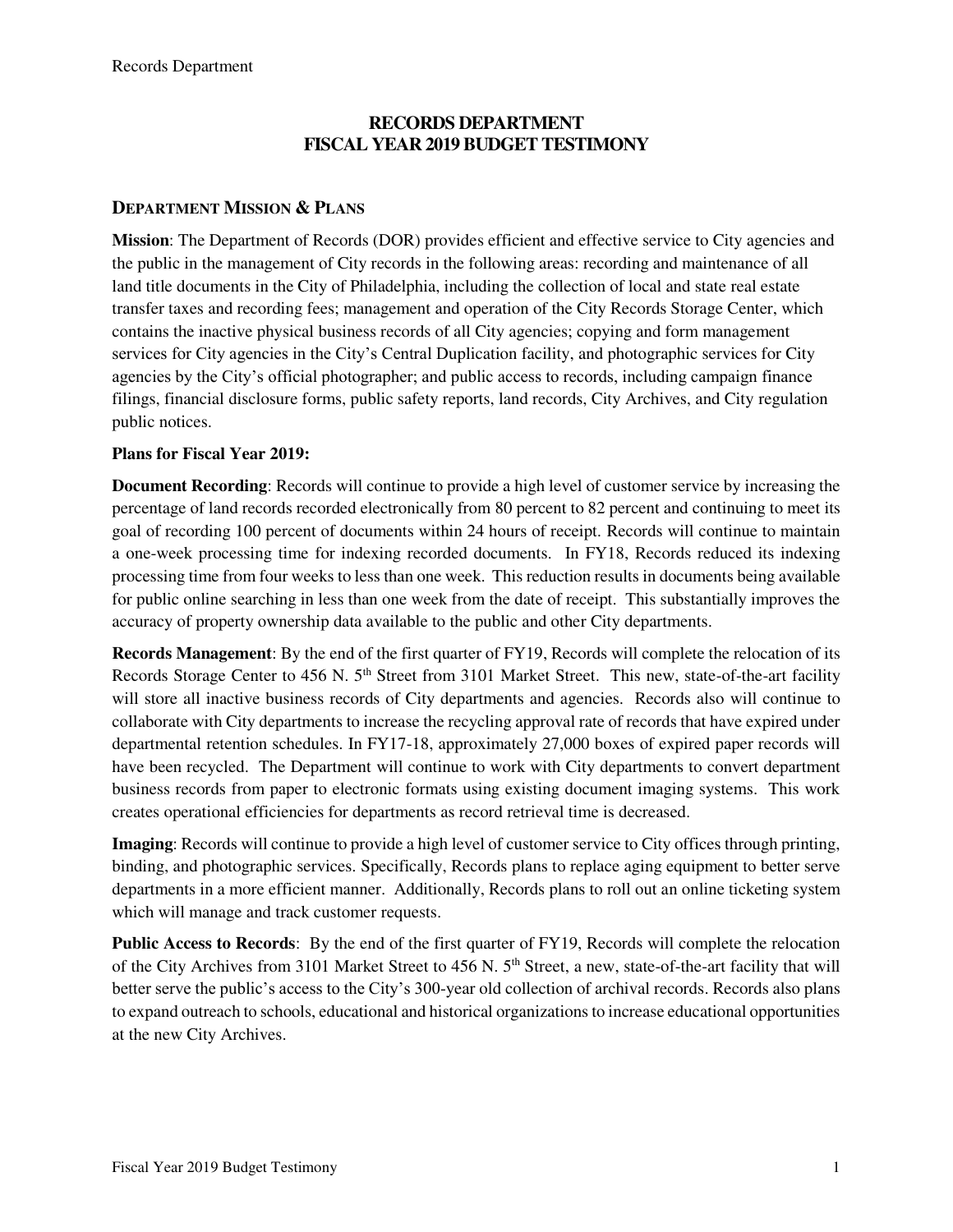# **BUDGET SUMMARY & OTHER BUDGET DRIVERS**

| <b>Staff Demographics Summary (as of December 2017)</b> |           |          |           |          |  |  |  |  |
|---------------------------------------------------------|-----------|----------|-----------|----------|--|--|--|--|
|                                                         | Total     | Minority | White     | Female   |  |  |  |  |
| Number of Full-Time Staff                               | 56        | 38       | 18        | 27       |  |  |  |  |
| Number of Exempt Staff                                  | 3         | 2        |           | 2        |  |  |  |  |
| Number of Executive Staff (deputy level and<br>above)   | 2         |          |           |          |  |  |  |  |
| Average Salary, Full-Time Staff                         | \$48,179  | \$45,152 | \$54,569  | \$46,254 |  |  |  |  |
| Average Salary, Exempt Staff                            | \$81,318  | \$59,476 | \$125,000 | \$59,476 |  |  |  |  |
| Average Salary, Executive Staff                         | \$108,500 | \$92,000 | \$125,000 | \$92,000 |  |  |  |  |
| Median Salary, Full-Time Staff                          | \$41,953  | \$41,633 | \$42,426  | \$40,815 |  |  |  |  |
| Median Salary, Exempt Staff                             | \$92,000  | \$59,476 | \$125,000 | \$59,476 |  |  |  |  |
| Median Salary, Executive Staff                          | \$108,500 | \$92,000 | \$125,000 | \$92,000 |  |  |  |  |

| <b>Employment Levels (as of December 2017)</b>             |                 |          |  |  |  |  |  |  |
|------------------------------------------------------------|-----------------|----------|--|--|--|--|--|--|
|                                                            | <b>Budgeted</b> | Filled   |  |  |  |  |  |  |
| Number of Full-Time Positions                              | 63              | 56       |  |  |  |  |  |  |
| Number of Exempt Positions                                 |                 |          |  |  |  |  |  |  |
| Number of Executive Positions (deputy)<br>level and above) |                 |          |  |  |  |  |  |  |
| Average Salary of All Full-Time Positions                  | \$46,776        | \$48,179 |  |  |  |  |  |  |
| Median Salary of All Full-Time Positions                   | \$41.953        | \$41.953 |  |  |  |  |  |  |

# **General Fund Financial Summary by Class**

|                                                 | FY17 Original  | FY17 Actual        | FY18 Original              | FY18 Estimated     | FY19 Proposed  | Difference:      |
|-------------------------------------------------|----------------|--------------------|----------------------------|--------------------|----------------|------------------|
|                                                 | Appropriations | <b>Obligations</b> | Appropriations             | <b>Obligations</b> | Appropriations | <b>FY19-FY18</b> |
| Class 100 - Employee Compensation               | \$3,083,221    | \$2,822,489        | \$3,194,935<br>\$3,187,677 |                    | \$3,084,514    | (\$103,163)      |
| Class 200 - Purchase of Services                | \$1,538,779    | \$1,472,961        | \$1,538,779                | \$1,441,200        | \$1,538,779    | \$97,579         |
| Class 300/400 - Materials, Supplies & Equipment | \$143,758      | \$142,539          | \$143.758                  | \$143,758          | \$143.758      | \$0              |
| Class 500 - Contributions                       | \$1.456        | \$1,450            | \$1.456                    | \$1.456            | \$1,456        | \$0              |
|                                                 | \$4,767,214    | \$4,439,439        | \$4,878,928                | \$4,774,091        | \$4,768,507    | $(\$5,584)$      |

| <b>Contracts Summary (Professional Services only)</b> |             |             |             |             |             |                       |  |  |  |  |
|-------------------------------------------------------|-------------|-------------|-------------|-------------|-------------|-----------------------|--|--|--|--|
|                                                       | <b>FY13</b> | <b>FY14</b> | <b>FY15</b> | <b>FY16</b> | <b>FY17</b> | FY18 YTD<br>(Q1 & Q2) |  |  |  |  |
| Total amount of contracts                             | \$1,912,942 | \$2,279,609 | \$2,367,254 | \$2,371,569 | \$2,197,717 | \$1,820,426           |  |  |  |  |
| Total amount to M/W/DSBE                              | \$517,056   | \$500,574   | \$340,840   | \$458,040   | \$353,000   | \$524,748             |  |  |  |  |
| <b>Participation Rate</b>                             | 27%         | $22\%$      | $14\%$      | 19%         | $16\%$      | 29%                   |  |  |  |  |

| Total M/W/DSBE Contract Participation Goal (Public Works; Services, Supplies<br>$\&$ Equipment; and Professional Services combined) |     |     |     |  |  |  |  |  |
|-------------------------------------------------------------------------------------------------------------------------------------|-----|-----|-----|--|--|--|--|--|
| <b>FY19</b><br><b>FY18</b><br>FY17                                                                                                  |     |     |     |  |  |  |  |  |
| M/W/DSBE Contract Participation Goal                                                                                                | 25% | 27% | 22% |  |  |  |  |  |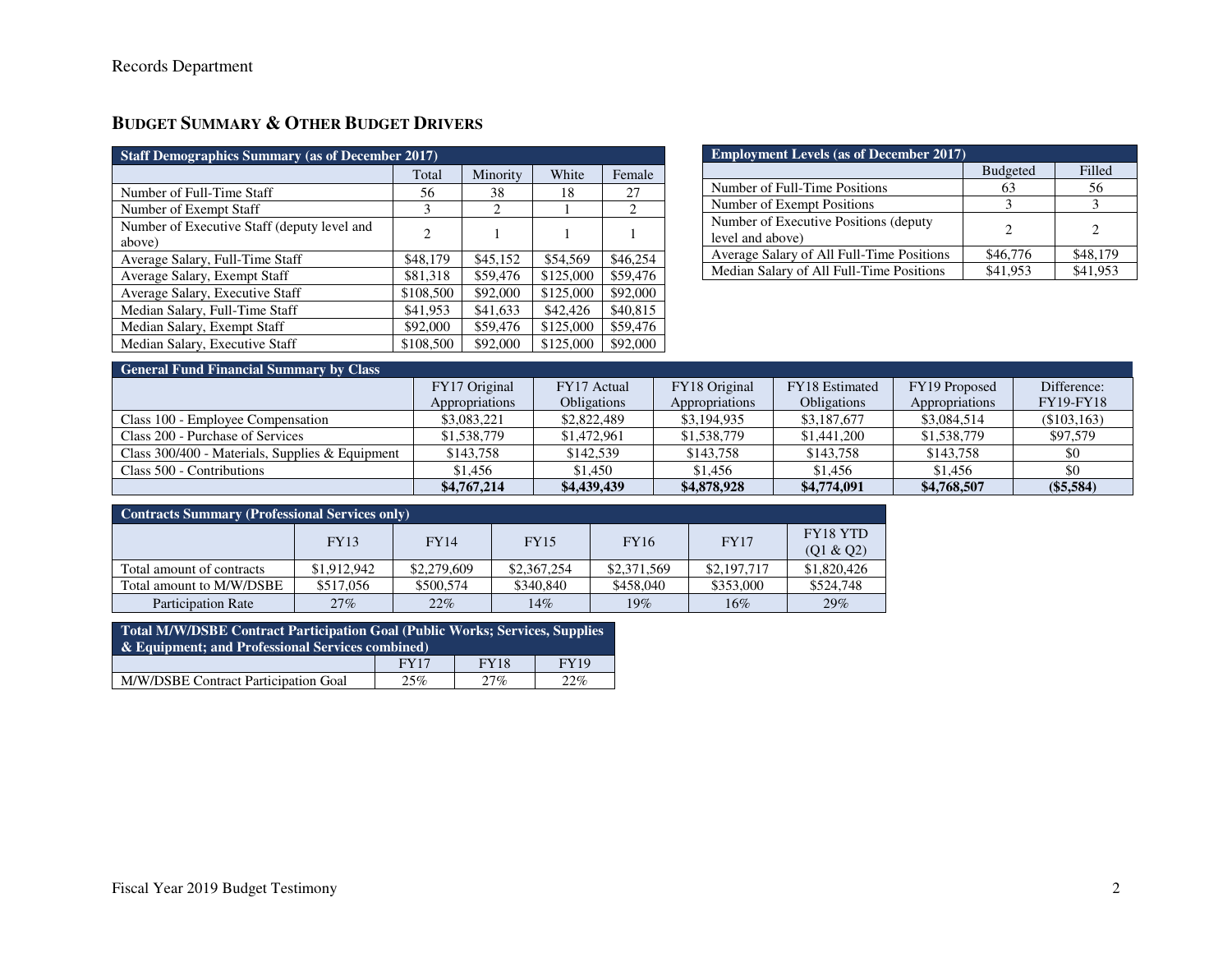# **PROPOSED BUDGET OVERVIEW**

## **Proposed Funding Request**:

The proposed Fiscal Year 2019 General Fund budget totals \$4,768,507, a decrease of \$5,584 from Fiscal Year 2018 estimated obligation levels.

The proposed budget includes:

- \$3,084,514 in Class 100, a \$103,163 decrease from FY18. This funding will provide the department with a level of 59 positions (a subtraction of four positions) and provide for contractually-required pay raises for employees in DC33.
- \$1,538,779 in Class 200, a \$97,579 increase over FY18. This funding will allow the department to continue its current level of services including vendor services and maintenance of equipment. The increase is due to funds being added back from a Fiscal Year 2018 budget reduction. These restored funds will be applied to a project relating to the digitization of historical property records.
- \$143,758 in Class 300/400, which is level with FY18. This funding will permit the department to purchase the materials, supplies and equipment necessary to provide services to the public and other departments and to maintain internal operations.
- \$1,456 in Class 500, which is level with FY18. This funding will permit the department to continue its support of National History Day Philly, a distinguished national program in which the Records Department has participated for many years. This program is a contest in which students gain firsthand experience conducting historical research and preparing original projects using primary sources.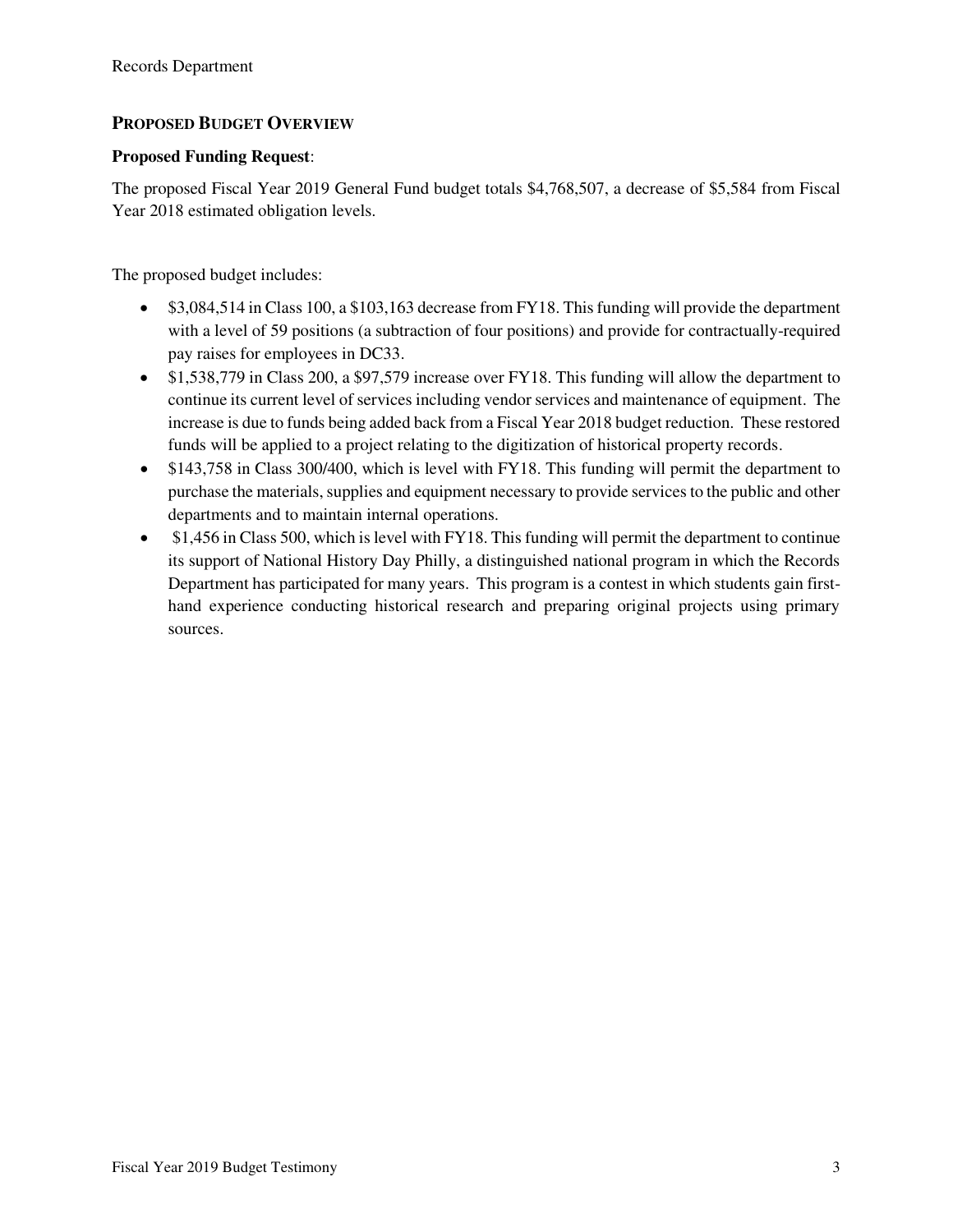# **STAFFING LEVELS**

Staffing Levels are 59 budgeted positions for FY19, a decrease of 4 positions from FY18.

The decrease is attributed to the department's proposed plan to meet the FY19 3% Reduction Scenario. The units and programs where these vacant positions will be eliminated are sufficiently staffed and there will be no impact on the level of services provided.

## **NEW HIRES**

| New Hires (from $7/1/2\overline{017}$ to December 2017) |  |  |  |  |  |  |  |  |
|---------------------------------------------------------|--|--|--|--|--|--|--|--|
| Total Number of<br>New Hires                            |  |  |  |  |  |  |  |  |
| <b>Black or African American</b>                        |  |  |  |  |  |  |  |  |
| Total                                                   |  |  |  |  |  |  |  |  |

Since December 2017, Records hired one employee who identifies as Black or African American.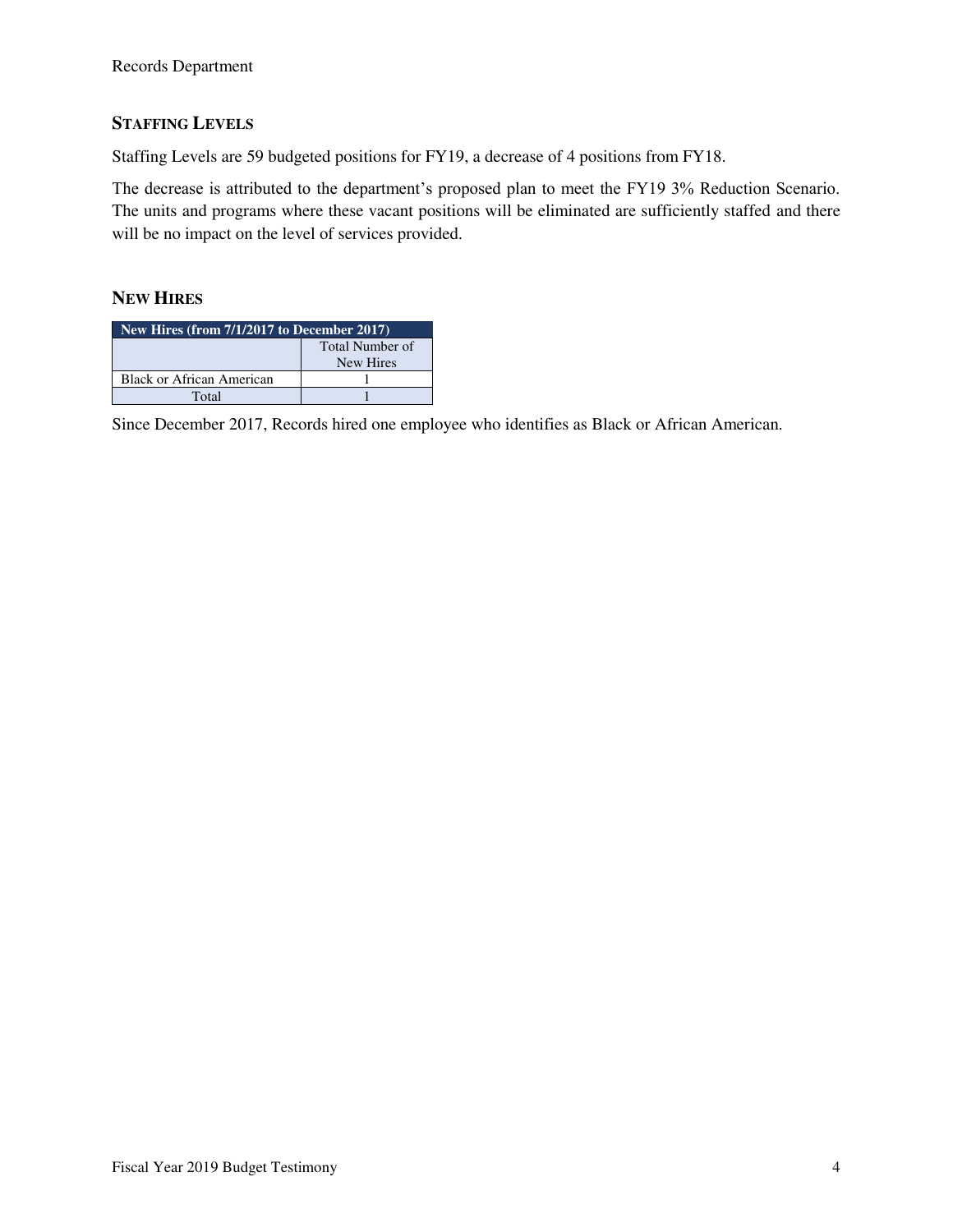## **PERFORMANCE, CHALLENGES, AND INITIATIVES**

#### **Document Recording**:

# **FY19 Strategic Goals**

- Decrease amount of time it takes to return all documents recorded in paper to customers.
- Increase training opportunities for document recording staff and increased number of staff trained to maintain compliance with state and local laws.

| <b>FY19 Performance Measures</b>                                           |             |                 |             |             |  |  |  |  |  |
|----------------------------------------------------------------------------|-------------|-----------------|-------------|-------------|--|--|--|--|--|
|                                                                            | <b>FY17</b> | <b>FY18 YTD</b> | <b>FY18</b> | <b>FY19</b> |  |  |  |  |  |
| Measure                                                                    | Actual      | $(01 + 02)$     | Target      | Target      |  |  |  |  |  |
| Percentage of land records electronically filed (deeds, mortgages,<br>etc. | 77.5%       | 79.7%           | 80.0%       | 82.0%       |  |  |  |  |  |
| Percentage of documents recorded within 24 hours                           | 100.0%      | 100.0%          | 100.0%      | 100.0%      |  |  |  |  |  |

#### **Records Management**:

#### **FY19 Strategic Goals**

- Increase conversion from paper to electronic records.
- Improve process for recycling of expired records by modernizing the procedure.
- Improve service efficiency to City departments and agencies in the retrieval of records at the new Record Storage Center.

| <b>FY19 Performance Measures</b>              |             |                 |             |             |  |  |  |  |  |
|-----------------------------------------------|-------------|-----------------|-------------|-------------|--|--|--|--|--|
|                                               | <b>FY17</b> | <b>FY18 YTD</b> | <b>FY18</b> | <b>FY19</b> |  |  |  |  |  |
| Measure                                       | Actual      | $(O1 + O2)$     | Target      | Target      |  |  |  |  |  |
| Number of expired boxes recycled <sup>1</sup> | 8.000       | 10.833          | 19.000      | 10.000      |  |  |  |  |  |
|                                               |             | .               |             |             |  |  |  |  |  |

<sup>1</sup> As part of the relocation of the warehouse, there has been a tremendous effort to identify as many boxes eligible for recycling as possible. That *recycling effort will largely conclude in FY18, and Records does not estimate that it will be replicable at that level in FY19. As a result, the FY19 target is lower than the FY18 target.*

#### **Imaging**:

| <b>FY19 Strategic Goals</b>                                                    |                                                              |             |        |        |  |  |  |  |  |
|--------------------------------------------------------------------------------|--------------------------------------------------------------|-------------|--------|--------|--|--|--|--|--|
| Improve service to City departments and agencies by replacing aging equipment. |                                                              |             |        |        |  |  |  |  |  |
| <b>FY19 Performance Measures</b>                                               |                                                              |             |        |        |  |  |  |  |  |
|                                                                                | <b>FY18 YTD</b><br><b>FY19</b><br><b>FY18</b><br><b>FY17</b> |             |        |        |  |  |  |  |  |
| Measure                                                                        | Actual                                                       | $(Q1 + Q2)$ | Target | Target |  |  |  |  |  |
| Percentage of print jobs turned around in one day <sup>1</sup>                 | 61.4%                                                        | 52.6%       | 55.0%  | 62.0%  |  |  |  |  |  |

*1 Machines have been down, requiring maintenance, which has created slight delays. The color copier continues to require maintenance.*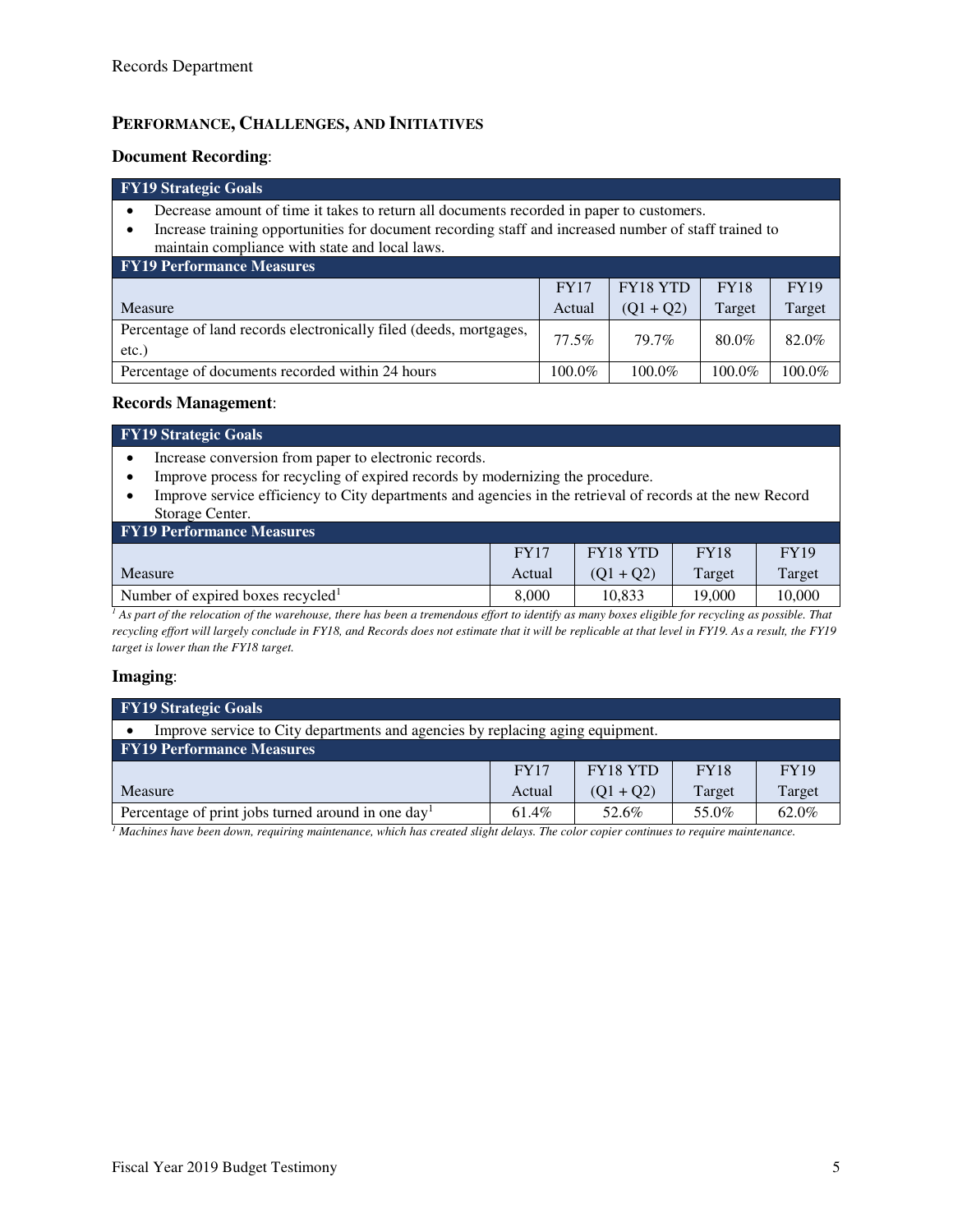#### **Public Access to Records**:

| <b>FY19</b> Strategic Goals                                                                   |                                                              |             |                      |                      |  |  |  |  |  |  |
|-----------------------------------------------------------------------------------------------|--------------------------------------------------------------|-------------|----------------------|----------------------|--|--|--|--|--|--|
| Improve staff security in Police Report Unit.                                                 |                                                              |             |                      |                      |  |  |  |  |  |  |
| Improve customer experience for walk-in customers of the Police Report Unit.                  |                                                              |             |                      |                      |  |  |  |  |  |  |
| Improve educational opportunities at the new City Archives.                                   |                                                              |             |                      |                      |  |  |  |  |  |  |
| <b>FY19 Performance Measures</b>                                                              |                                                              |             |                      |                      |  |  |  |  |  |  |
|                                                                                               | <b>FY18 YTD</b><br><b>FY19</b><br><b>FY18</b><br><b>FY17</b> |             |                      |                      |  |  |  |  |  |  |
| Measure                                                                                       | Actual                                                       | $(Q1 + Q2)$ | Target               | Target               |  |  |  |  |  |  |
| Percentage of financial disclosures filed electronically <sup>1</sup>                         | 92.3%                                                        | N/A         | 95.0%                | 96.0%                |  |  |  |  |  |  |
| Percentage of public land requests turned around within one day                               | 100.0%                                                       | 100.0%      | 100.0%               | 100.0%               |  |  |  |  |  |  |
| Backlog of major customer mail requests for police traffic<br>$accident$ reports <sup>2</sup> | 76                                                           | 2,537       | eliminate<br>backlog | eliminate<br>backlog |  |  |  |  |  |  |

<sup>1</sup> This is an annual measure. The bulk of financial disclosure filings in FY18 is expected to be filed in April 2018, given the elections occurring in *May 2018. There are seven filing cycles in each calendar year.* 

*2 Records has added additional staff to help eliminate this backlog. The increase from FY17 to FY18 YTD was due to staff turnover. Records anticipates meeting the FY18 target, as the Department expects the new website rollout to occur in the next few months. This is expected to result in the elimination of this backlog.*

### **Department Administration:**

| <b>FY19 Strategic Goals</b>                                                                                                                       |                                                              |             |        |        |  |  |  |  |  |
|---------------------------------------------------------------------------------------------------------------------------------------------------|--------------------------------------------------------------|-------------|--------|--------|--|--|--|--|--|
| Review and update department policies and operating procedures.                                                                                   |                                                              |             |        |        |  |  |  |  |  |
| Increase training in areas of management, diversity and inclusion, language access, and cultural sensitivity.<br><b>FY19 Performance Measures</b> |                                                              |             |        |        |  |  |  |  |  |
|                                                                                                                                                   | <b>FY18 YTD</b><br><b>FY19</b><br><b>FY18</b><br><b>FY17</b> |             |        |        |  |  |  |  |  |
| <b>Measure</b>                                                                                                                                    | Actual                                                       | $(Q1 + Q2)$ | Target | Target |  |  |  |  |  |
| Percentage of contracts conformed within 30 days after contract<br>start date <sup>1</sup>                                                        | 88.2%                                                        | $14.3\%$    | 70.0%  | 70.0%  |  |  |  |  |  |

*1 Contracts are frontloaded in the first half of the fiscal year, and contracts conformed during timeframe experienced delays. The Department does not expect to meet its target in FY18.*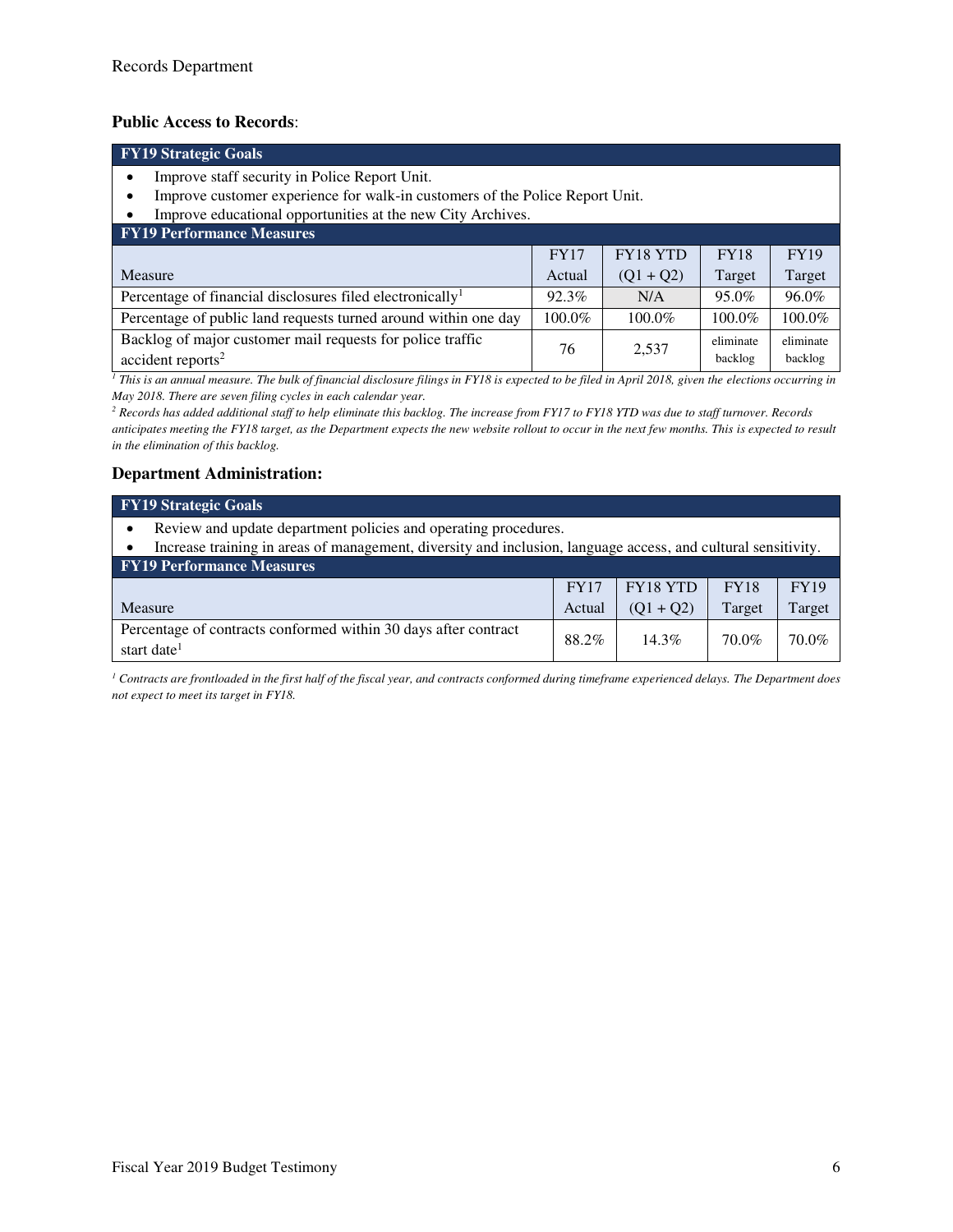Records Department

# **OTHER BUDGETARY IMPACTS**

# **Federal and State (Where Applicable)**

N/A.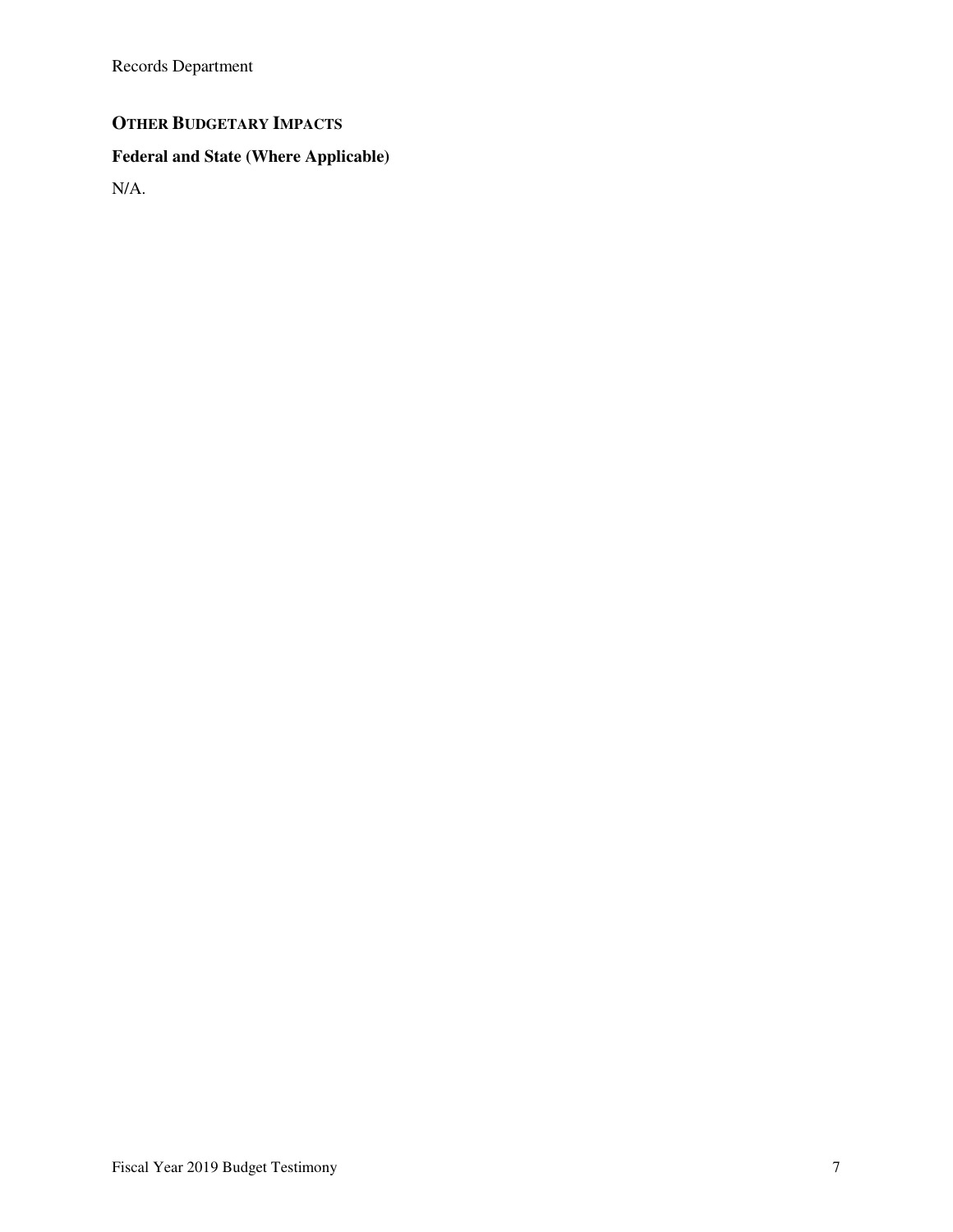# **CONTRACTING EXPERIENCE**

| <b>M/W/DSBE Participation on Large Professional Services Contracts</b> |                                   |                                 |                          |                               |                                     |                                                 |                                          |                                         |                                                   |                                                                                                                          |                                                      |
|------------------------------------------------------------------------|-----------------------------------|---------------------------------|--------------------------|-------------------------------|-------------------------------------|-------------------------------------------------|------------------------------------------|-----------------------------------------|---------------------------------------------------|--------------------------------------------------------------------------------------------------------------------------|------------------------------------------------------|
| Top Five Largest Contracts, FY18                                       |                                   |                                 |                          |                               |                                     |                                                 |                                          |                                         |                                                   |                                                                                                                          |                                                      |
| Vendor<br>Name                                                         | Service<br>Provided               | Dollar<br>Amount of<br>Contract | <b>RFP</b> Issue<br>Date | Contract<br><b>Start Date</b> | Ranges in<br><b>RFP</b>             | $%$ of<br>M/W/DSBE<br>Participation<br>Achieved | \$ Value of<br>M/W/DSBE<br>Participation | Total %<br>Participation<br>- All DSBEs | Total \$<br>Value<br>Participation<br>- All DSBEs | Local<br><b>Business</b><br>(principal)<br>place of<br><b>business</b><br>located within<br>City limits)<br>[yes $/no$ ] | Waiver for<br>Living Wage<br>Compliance?<br>[yes/no] |
| Tyler<br>Technologies                                                  | Document<br>Recording<br>System   | \$1,086,302                     | 12/18/2015               | 7/1/2016                      | MBE: 20-25<br>WBE: 20-25<br>DSBE: 0 | 38%<br>$0\%$<br>$0\%$                           | \$414,424<br>\$0<br>\$0                  | 38%                                     | \$414,424                                         | no                                                                                                                       | no                                                   |
| Information<br><b>Services</b><br>Partner, Inc.                        | Records<br>Management             | \$274,700                       | 12/18/2014               | 7/1/2015                      | MBE: 12-15<br>WBE: 8-10<br>DSBE: 0  | $0\%$<br>$0\%$<br>$0\%$                         | \$0<br>\$0<br>\$0                        | $0\%$                                   | \$0                                               | no                                                                                                                       | no                                                   |
| <b>VIR</b><br>Archival and<br>Preservation<br>Services                 | Archival<br>Consulting            | \$134,000                       | 5/7/2014                 | 7/1/2014                      | MBE: 10-15<br>WBE: 10-15<br>DSBE: 0 | $0\%$<br>100%<br>$0\%$                          | \$0<br>\$134,000<br>\$0                  | 100%                                    | \$134,000                                         | yes                                                                                                                      | no                                                   |
| Data-Core<br>Systems, Inc.                                             | Incident<br>Reports<br>Web-Portal | \$151,490                       | 1/24/2017                | 11/1/2017                     | MBE: 10-15<br>WBE: 10-15<br>DSBE: 0 | $4\%$<br>$0\%$<br>$0\%$                         | \$6,060<br>\$0<br>\$0                    | $4\%$                                   | \$6,060                                           | yes                                                                                                                      | no                                                   |
| Azavea, Inc.                                                           | Archival<br>Refoldering           | \$60,000                        | 6/8/2015                 | 7/1/2015                      | MBE: 10-15<br>WBE: 10-15<br>DSBE: 0 | $0\%$<br>$0\%$<br>$0\%$                         | \$0<br>\$0<br>\$0                        | $0\%$                                   | \$0                                               | yes                                                                                                                      | no                                                   |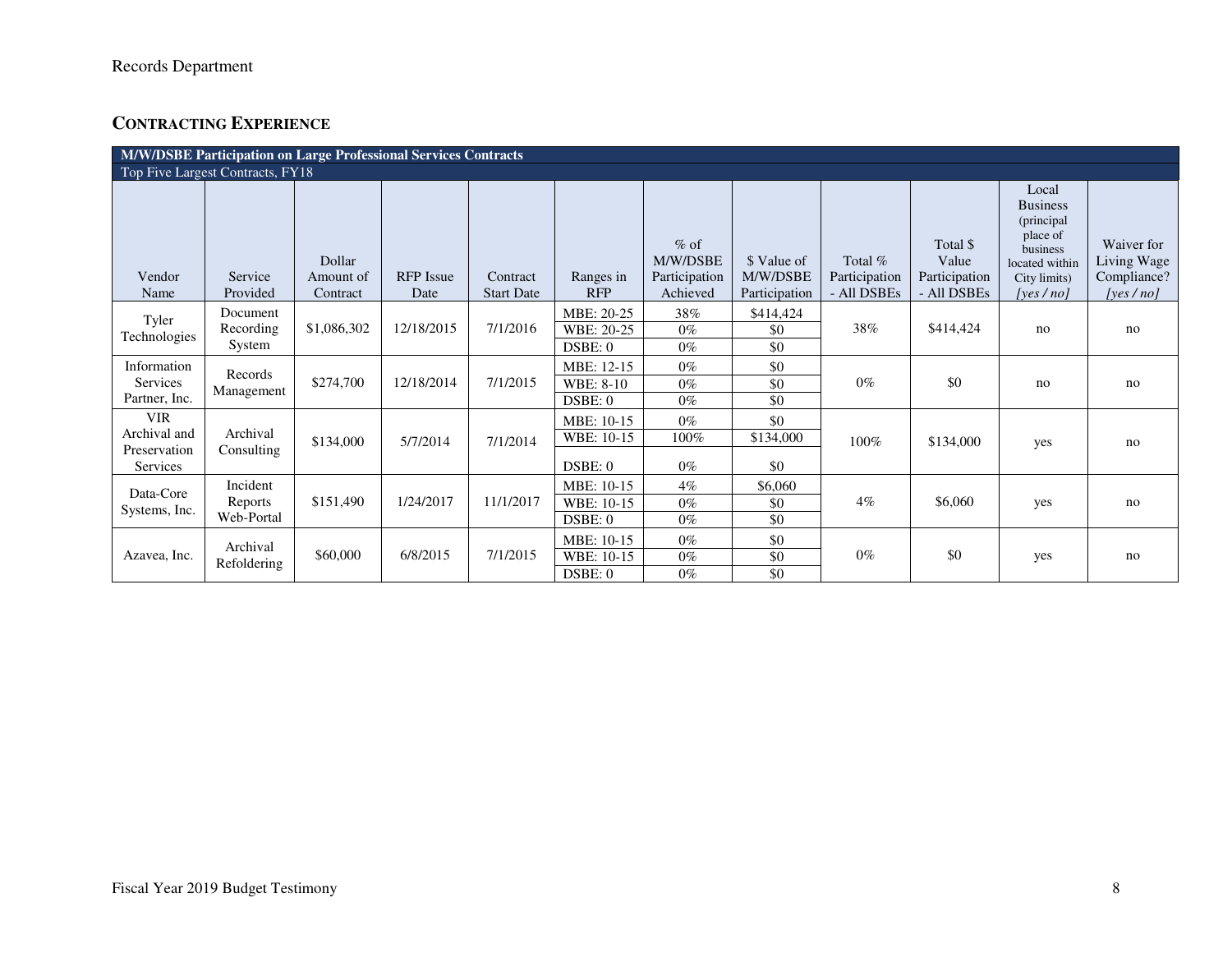# **EMPLOYEE DATA**

|                      | African-       | African-       |                      | African-       | African-       |
|----------------------|----------------|----------------|----------------------|----------------|----------------|
|                      | American       | American       |                      | American       | American       |
| Total                | 13             | 19             | Total                | $\theta$       |                |
| % of Total           | 23%            | 34%            | % of Total           | $0\%$          | 50%            |
| Average Salary       | \$45,886       | \$42,275       | Average Salary       | \$0            | \$92,000       |
| <b>Median Salary</b> | \$43,618       | \$41,075       | <b>Median Salary</b> | \$0            | \$92,000       |
|                      | White          | White          |                      | White          | White          |
| Total                | 13             | 5              | Total                |                | $\theta$       |
| % of Total           | 23%            | 9%             | % of Total           | 50%            | $0\%$          |
| Average Salary       | \$52,572       | \$59,762       | Average Salary       | \$125,000      | \$0            |
| <b>Median Salary</b> | \$42,899       | \$40,815       | Median Salary        | \$125,000      | \$0            |
|                      | Hispanic       | Hispanic       |                      | Hispanic       | Hispanic       |
| Total                | $\theta$       | 2              | Total                | $\Omega$       | $\mathbf{0}$   |
| % of Total           | $0\%$          | 4%             | % of Total           | $0\%$          | $0\%$          |
| Average Salary       | \$0            | \$33,156       | Average Salary       | \$0            | \$0            |
| <b>Median Salary</b> | \$0            | \$33,156       | <b>Median Salary</b> | \$0            | \$0            |
| Asian<br>Asian       |                | Asian<br>Asian |                      |                |                |
| Total                | $\overline{c}$ |                | Total                | $\overline{0}$ | 0              |
| % of Total           | $4\%$          | 2%             | % of Total           | $0\%$          | $0\%$          |
| Average Salary       | \$53,162       | \$80,520       | Average Salary       | \$0            | \$0            |
| <b>Median Salary</b> | \$53,162       | \$80,520       | <b>Median Salary</b> | \$0            | \$0            |
|                      | Other          | Other          |                      | Other          | Other          |
| Total                | 1              | $\theta$       | Total                | $\Omega$       | $\overline{0}$ |
| % of Total           | $2\%$          | $0\%$          | % of Total           | $0\%$          | $0\%$          |
| Average Salary       | \$62,891       | \$0            | Average Salary       | \$0            | \$0            |
| <b>Median Salary</b> | \$62,891       | \$0            | <b>Median Salary</b> | \$0            | \$0            |
|                      | Bilingual      | Bilingual      |                      | Bilingual      | Bilingual      |
| Total                |                | 2              | Total                | $\theta$       | $\mathbf{0}$   |
| % of Total           | $2\%$          | $4\%$          | % of Total           | $0\%$          | $0\%$          |
| Average Salary       | \$44,173       | \$31,891       | Average Salary       | \$0            | \$0            |
| <b>Median Salary</b> | \$44,173       | \$31,891       | Median Salary        | \$0            | \$0            |
| Male<br>Female       |                | Male<br>Female |                      |                |                |
| Total                | 29             | 27             | Total                |                |                |
| % of Total           | 52%            | 48%            | % of Total           | 50%            | $50\%$         |
| Average Salary       | \$49,971       | \$46,254       | Average Salary       | \$125,000      | \$92,000       |
| <b>Median Salary</b> | \$44,173       | \$40,815       | Median Salary        | \$125,000      | \$92,000       |